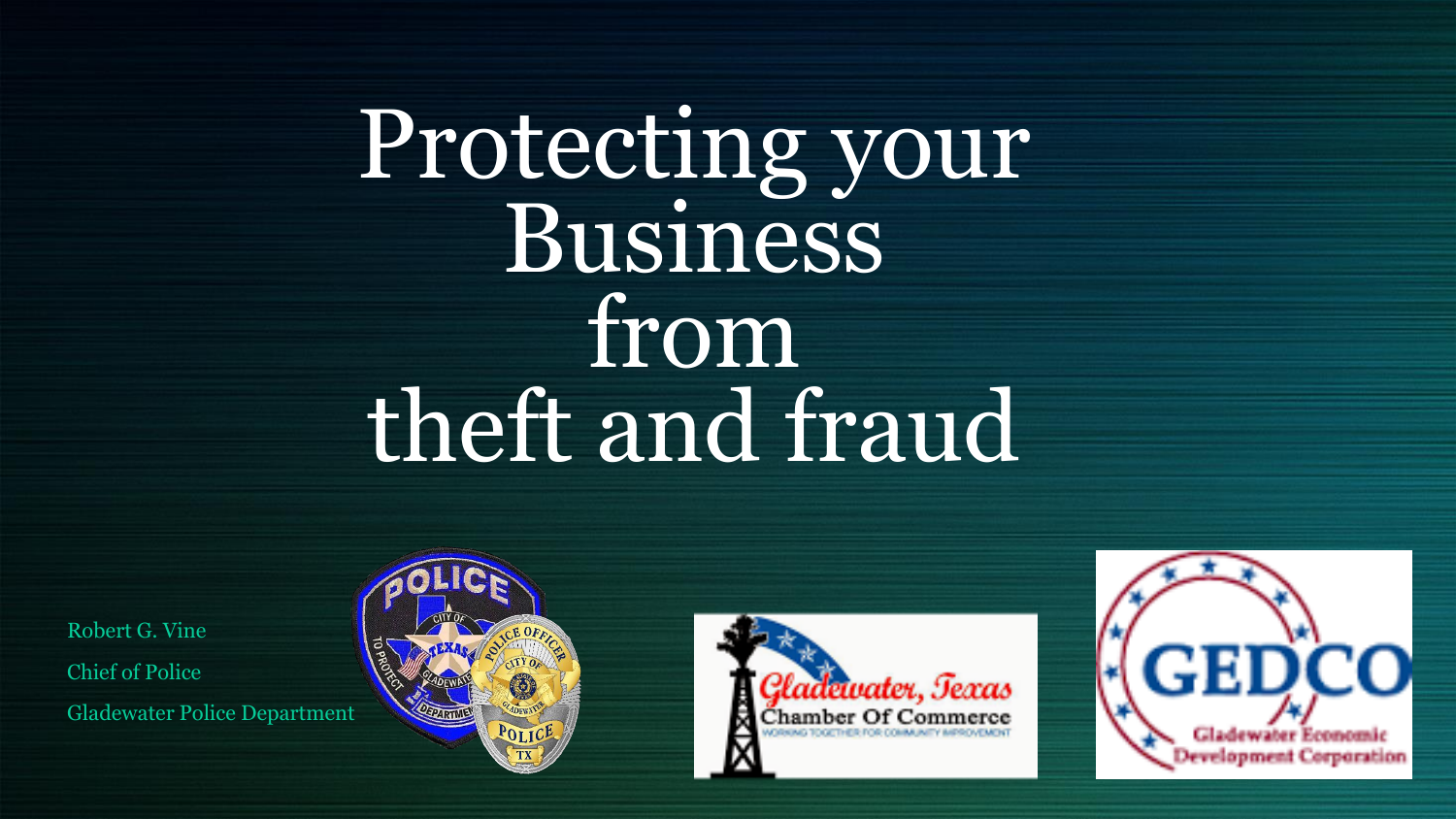# Shoplifting

• **Small business lose \$25,000 to \$33,000 every minute to shoplifters.**

• The [University of Florida National Retail Security Survey](http://soccrim.clas.ufl.edu/2014/02/20/2012-national-retail-security-survey-has-been-released/) estimates total retail losses of \$44 billion every year, with 30-40 percent of those losses walking straight out the door. Shoplifting is a scourge on the retail landscape and its impact is huge.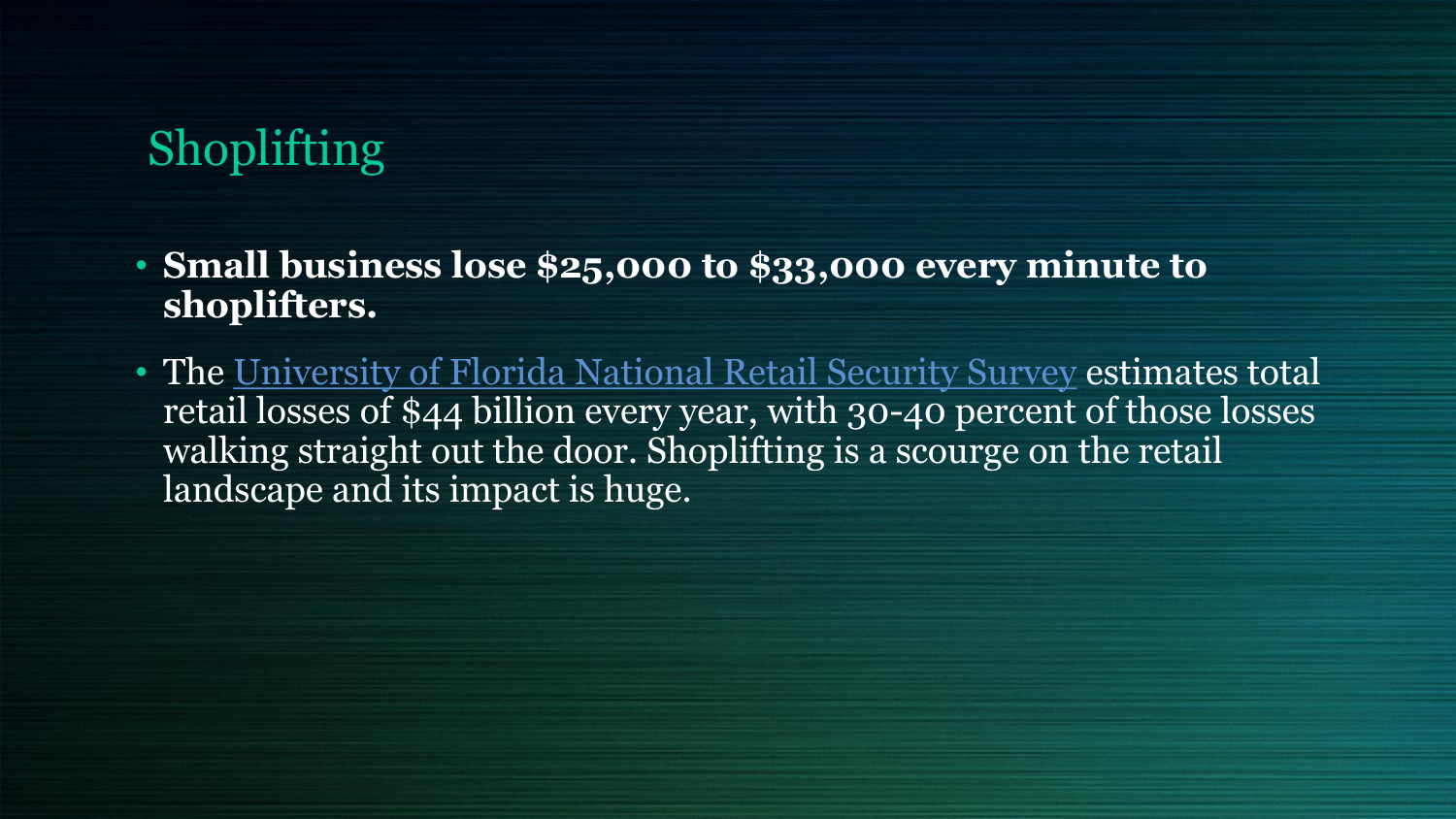#### **Organizing your store to discourage retail theft**

The majority of shoplifters steal in response to an impulse. The National Association for Shoplifting Prevention(NASP) conducted a survey which found that around [73% of shoplifting incidents are not premeditated](http://www.shopliftingprevention.org/what-we-do/learning-resource-center/statistics/). With proper deterrents in place, shoplifters are much less likely to actually act on their impulses.

One practical way to deter retail theft is to arrange your store to be as anti-theft as possible. Keep it open. If all areas of your store are visually accessible, it is much harder for shoplifters or employees to take an item or pocket some cash without being seen. If possible, keep your displays from reaching floor-to-ceiling. Arrange your products so that the most easily stolen items are in the high-traffic/public areas.

If shoplifters/employees feel exposed, they are much less likely to steal.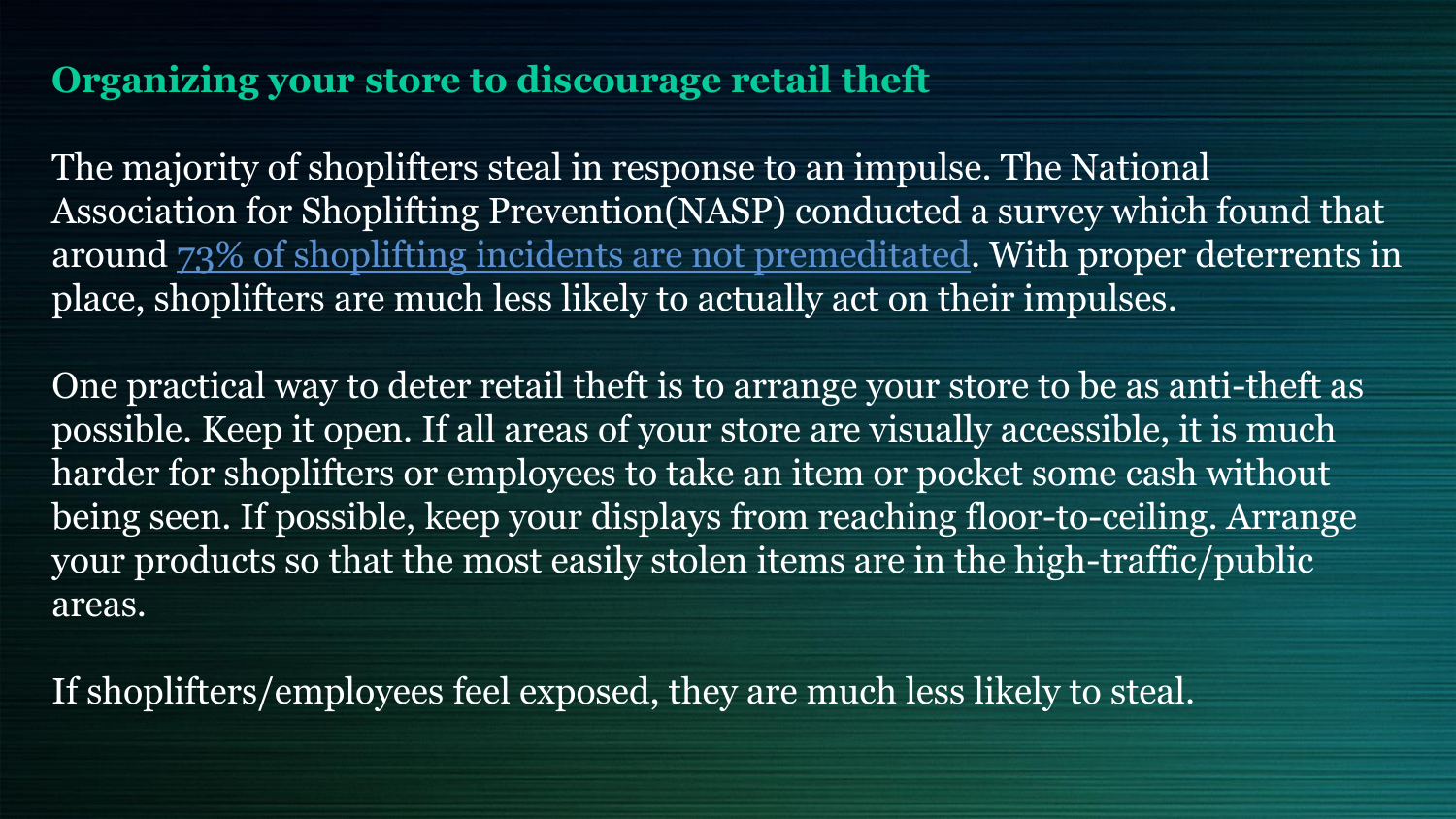### Placement

Retail industries are especially prone to inventory shrinkage resulting from petty theft. Product placement within the retail location is an important method used to reduce the loss of the most valuable items. Methods such as placing valuable items in cases, on locked hangers and at the back of the store, as opposed to near the entrance, helps reduce inventory shrinkage caused by theft.

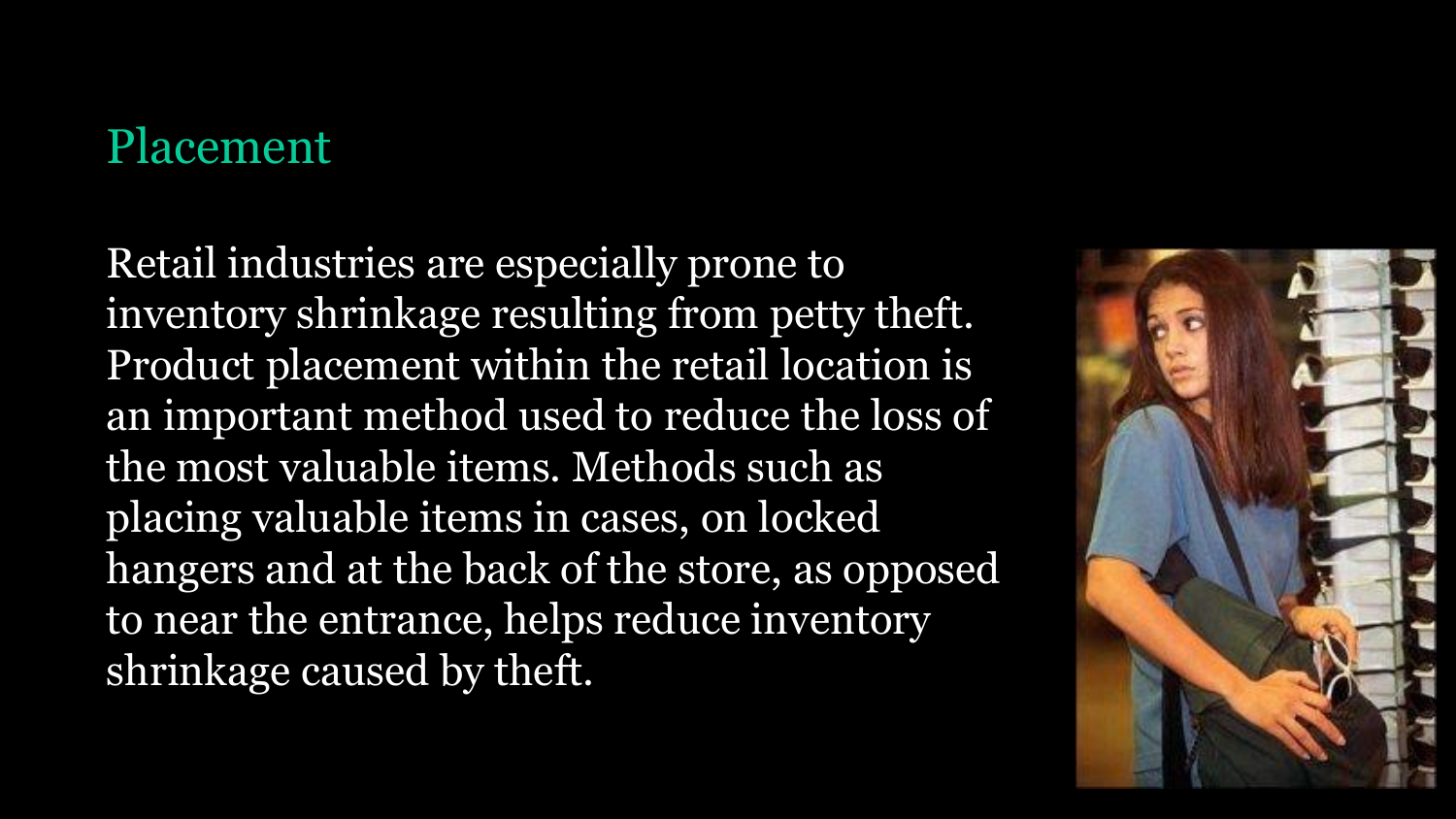# **SHOPLIFTING IS A CRIME OFFENDERS WILL BE PROSECUTED ALL ACTIVITIES MONITORED BY VIDEO CAMERA**





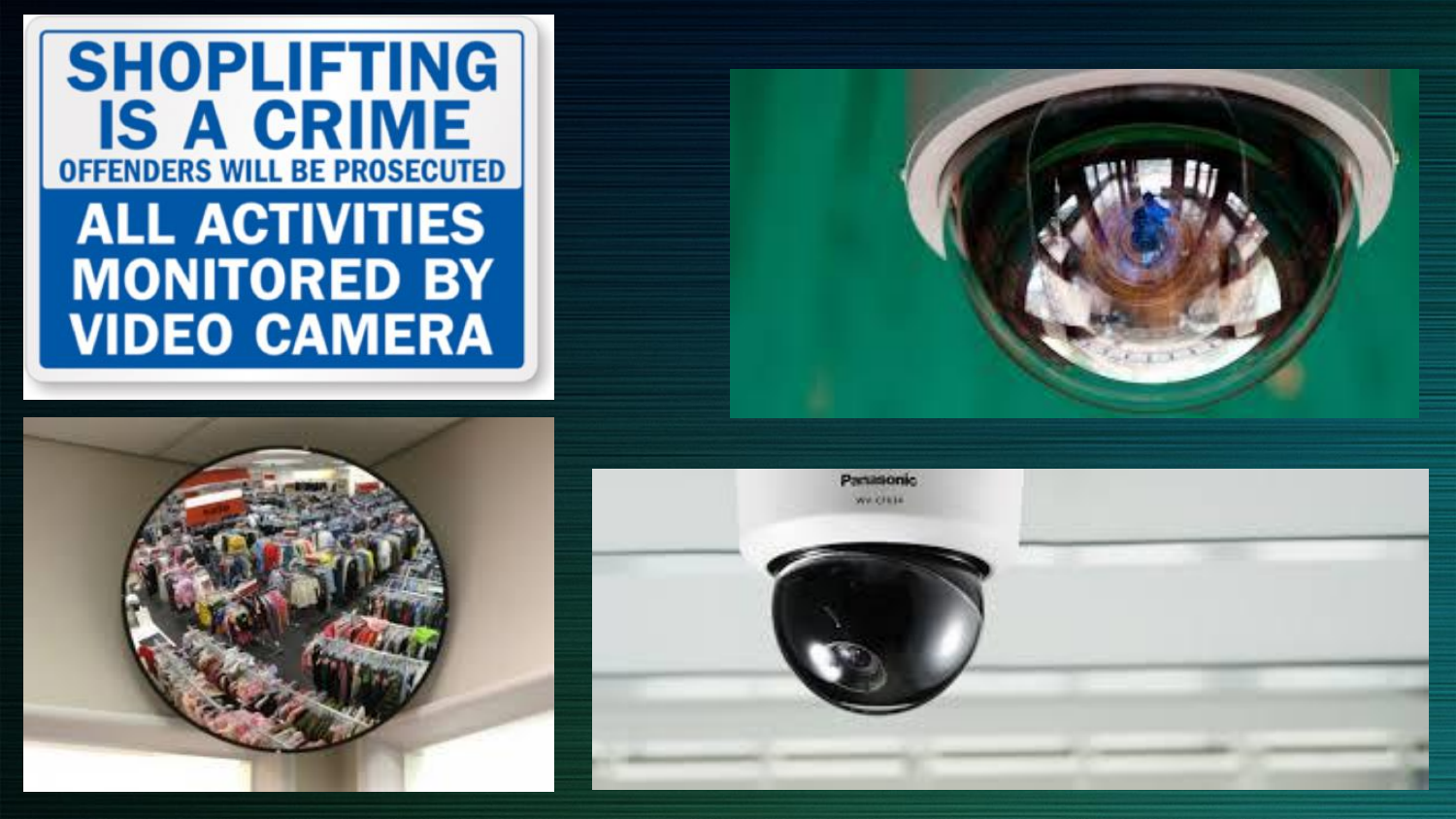# Employee Theft

**64 percent of all small businesses fall victim to employee theft.** Not all dangers to your business come from the outside. Unfortunately, one of the biggest threats to a healthy bottom line is employee theft and fraud. In a survey conducted by [Kessler International,](http://www.investigation.com/press/press118.htm) 95 percent of employees admitted to stealing from their employer. So, if you think your company is the exception, it may be time to think again.

While some of that is office supplies, a 2014 [study](http://blog.vs-us.com/employee-theft-statistics-for-small-businesses-infographic/) presented at the Annual Academy of Criminal Justice Sciences Meeting revealed that the majority of losses from employee theft are cash losses.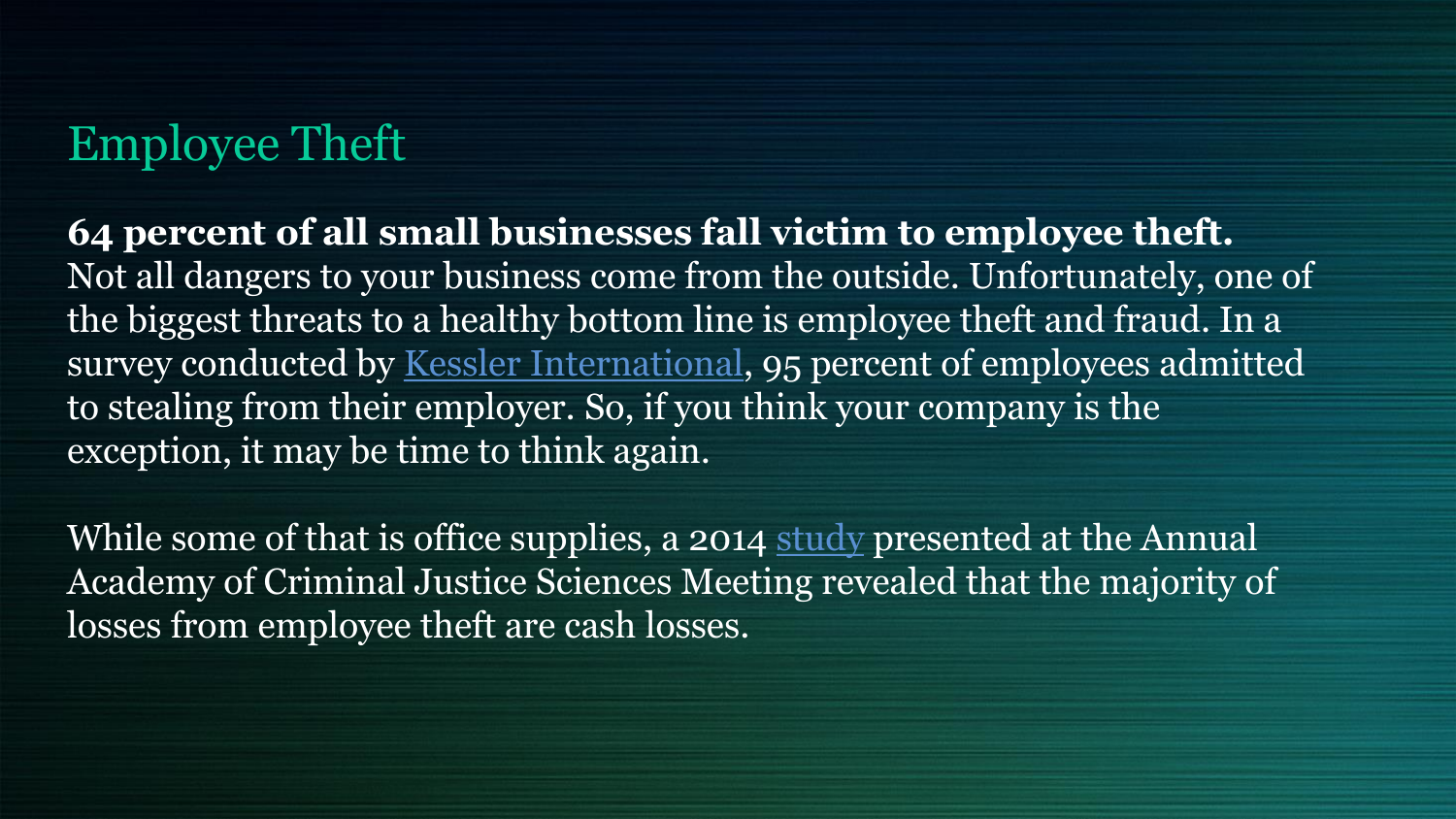





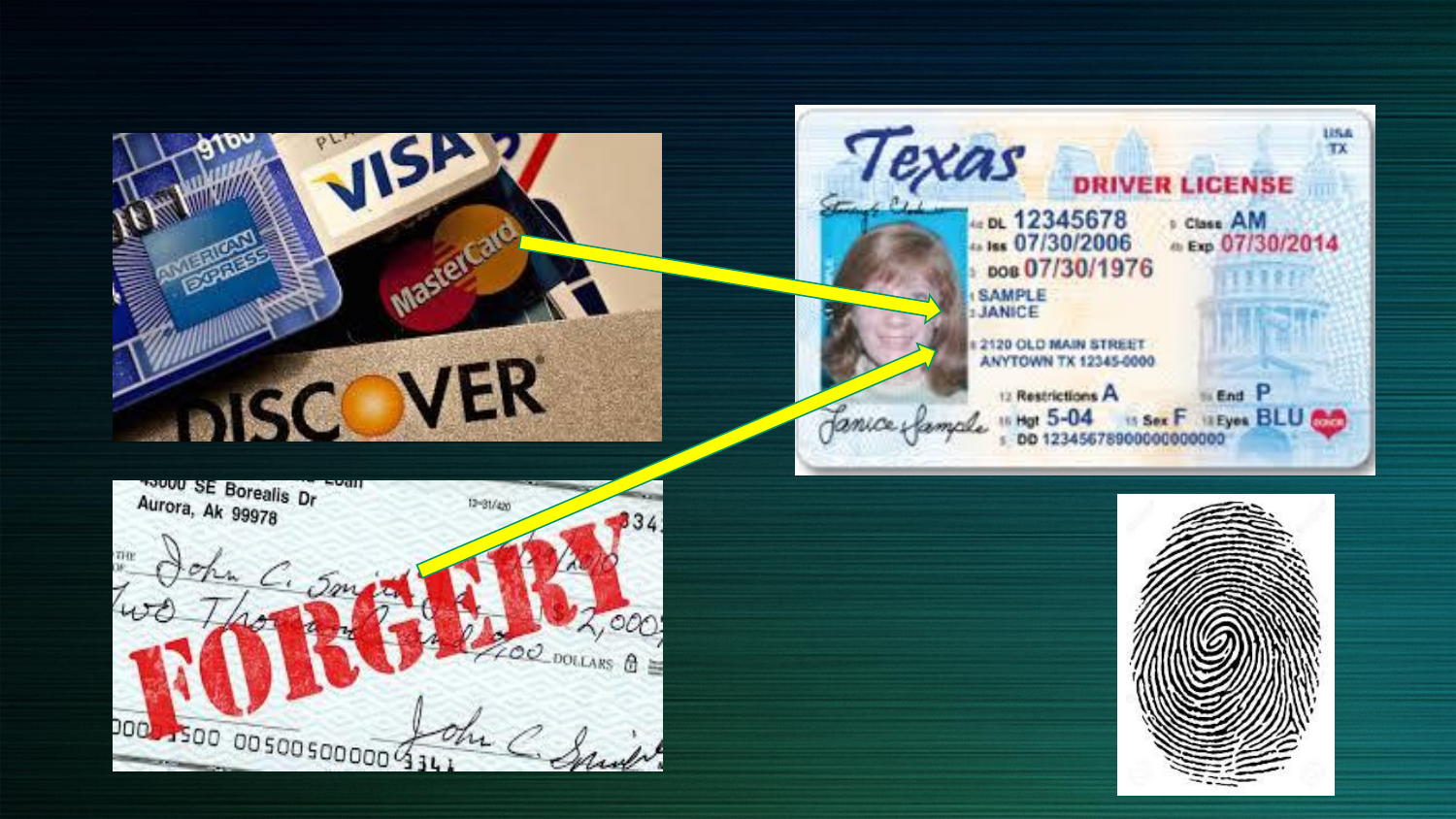# Walk-ins with items for sale







When in doubt call 903-845-2166 or 9-1-1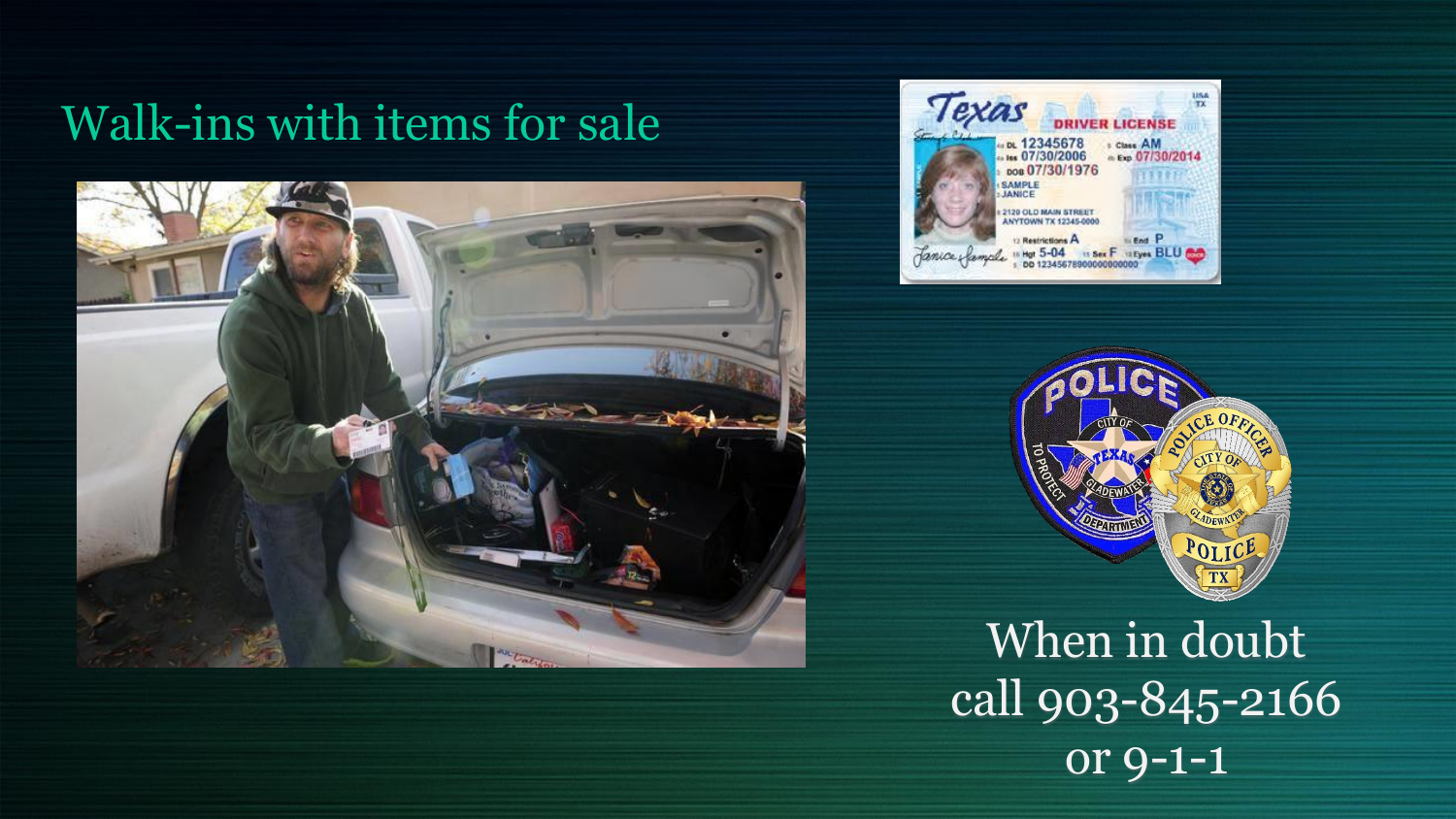If people know you play by the rules and have preventative measures in place to protect yourself, your customers and your business, they will either make a choice to abide those rules or go somewhere else.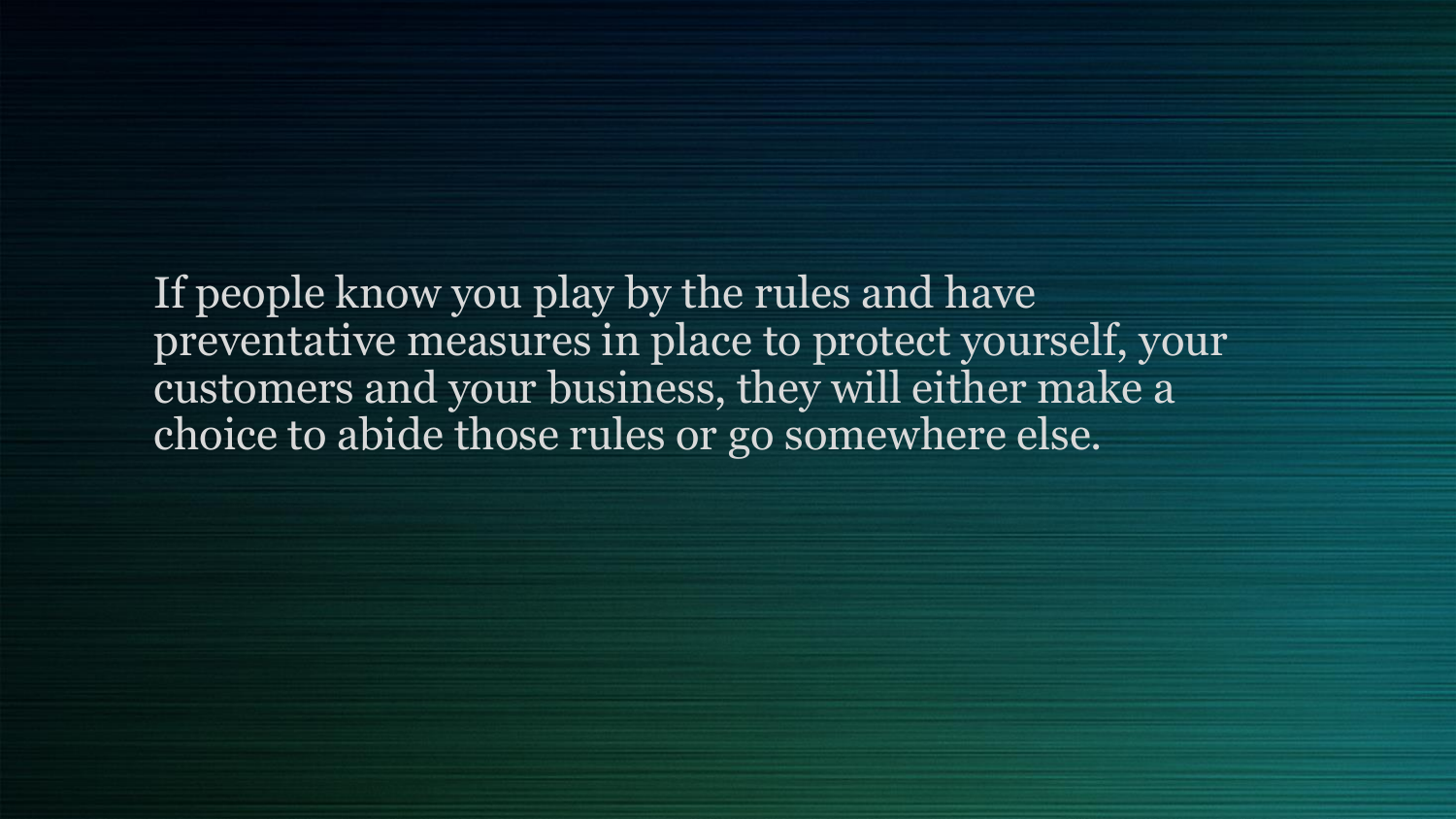## Burglary

**Businesses are [four times as likely](http://www.beckley.org/docs/Commercial_Burglary_Prevention.pdf) to be burglarized as homes.** Your business is a much more tempting target to thieves than your home.

It's easy to see why your business is vulnerable. Consider the type of electronics and other equipment commonly used in businesses, not to mention cash on hand and retail product. A business burglary is likely to garner a heftier profit for the bad guys than a residential smash and grab.